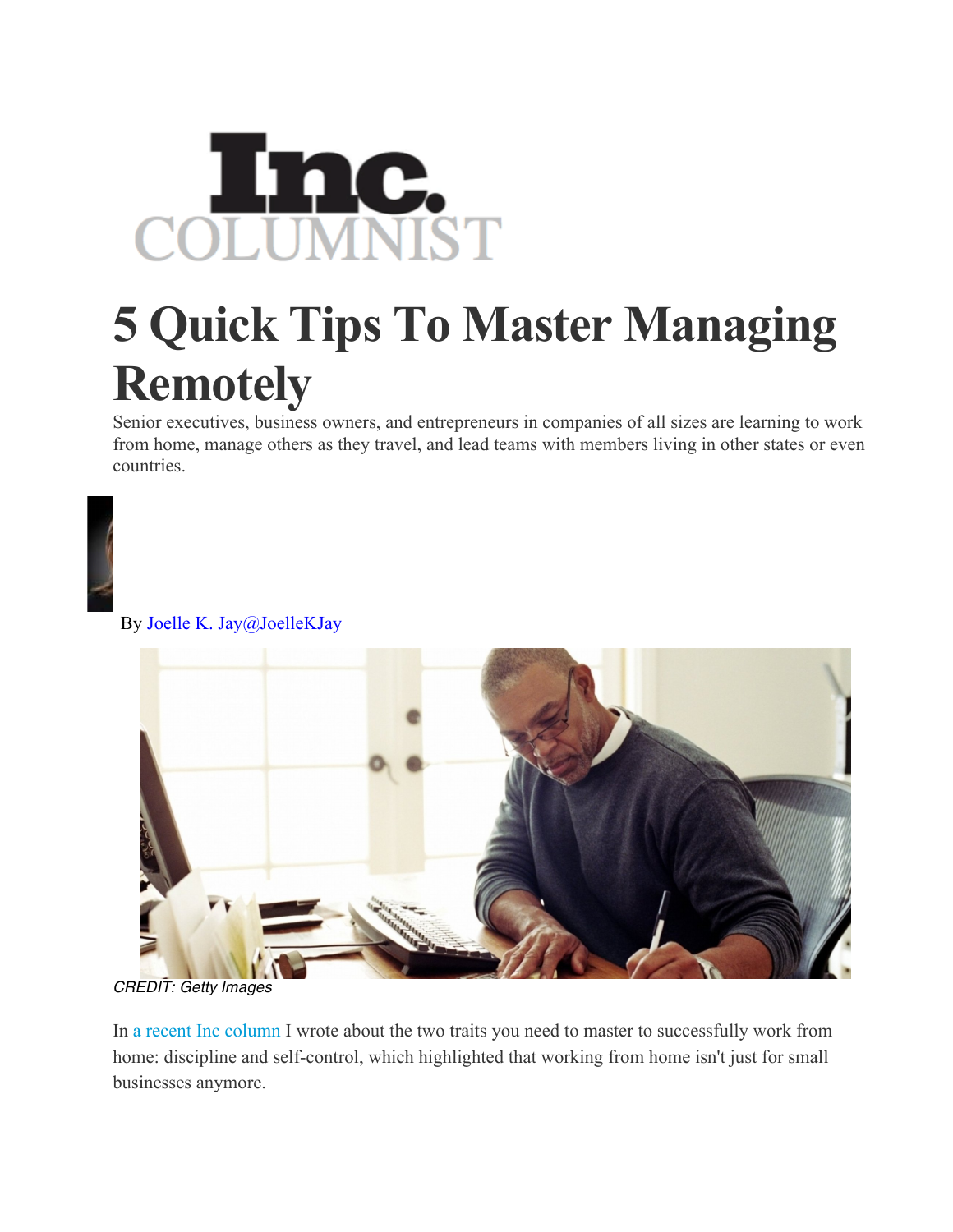For example, I recently worked with a senior level manager at one of the Big 5 tech companies who "managed remotely," meaning that even though he had over 250 people reporting up to him from around the globe, he almost never saw them face to face. Senior executives, business owners, and entrepreneurs in companies of all sizes are learning to work from home, manage others as they travel, and lead teams with members living in other states or even countries. As we get smarter about our use of technology in the global world of business, more and more workers will need these skills.

Leadership always has its challenges, but those challenges are multiplied when you're managing a team from home.

How do you remain productive and keep the team cohesive, when you all may be on different time zones and working out of individual locations? Today, I'm sharing some of the best practices I've seen for setting yourself up to succeed as a leader wherever you are.

Work at your high-energy time. Do you have more energy for productivity in the morning, or at night? Plan your day around your high-energy zones, and you'll get more done in less time.

Have regular hours. It can be tempting to work at off hours when you're always "at the office." But setting a schedule for yourself, whether it's a 9-5 or a 7-3, can offer a sense of separation.

Make your office your office. Give yourself the chance to take a "mental commute," even if your "commute" means just walking down the hall to your home office. Also, make sure the space you choose for your office is only used an office--that's 100% work space, not where your kids or your spouse hang out and do their own thing. This is important in order to avoid distraction.

Set office hours when it comes to colleagues and clients. For example, make it known to your clients that all of your appointment hours are between 10-2, keeping 2-5 as your quiet productive hours. This allows for action planning to create a to-do list system for projects so you're not tempted to leave the office and do other things.

Use the word "office." When it comes to mentally preparing to work from home, it's important not to neglect the rhetoric you use. When you're working in your home office, you're "in your office," not "at home." Other important vocabulary to exercise include the words "working," "being in a meeting," and "staying offline." Keep all verbiage office-oriented for mental association. Not because you're embarrassed in any way to communicate that you're working from home, but rather to build credibility and accountability. If you think about your work the same was as you would if you are downtown, it will create a similar air of focus.

When you implement these practices, "managing remotely" becomes less about the "remote" status and more about simply "managing." By optimizing your hours based on your productivity, setting